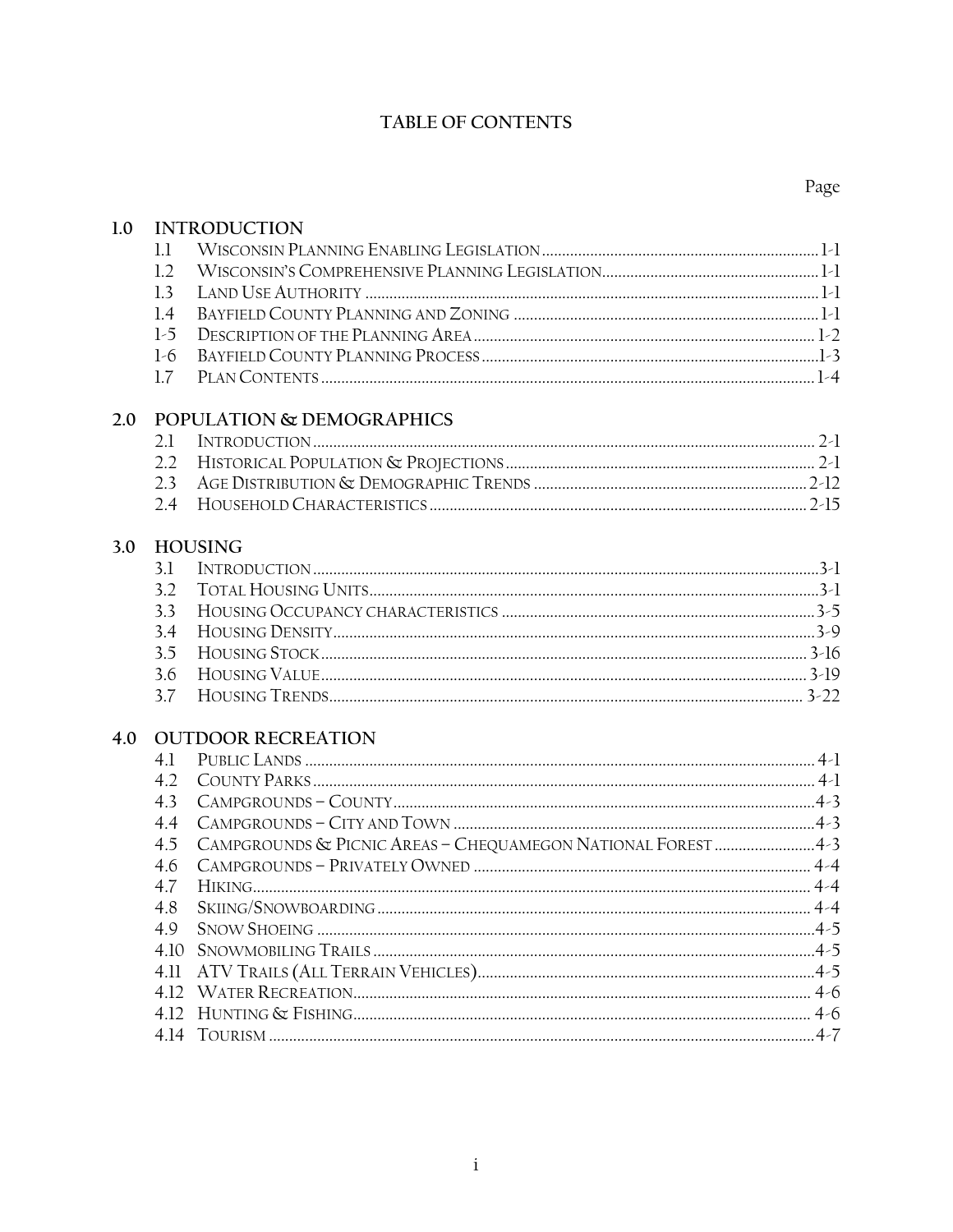## 5.0 NATURAL ENVIRONMENT

|     | 5.1  |                            |  |
|-----|------|----------------------------|--|
|     | 5.2  |                            |  |
|     | 5.3  |                            |  |
|     | 5.4  |                            |  |
|     | 5.5  |                            |  |
|     | 5.6  |                            |  |
|     | 5.7  |                            |  |
|     | 5.8  |                            |  |
|     | 5.9  |                            |  |
|     |      |                            |  |
|     |      |                            |  |
|     | 5.12 |                            |  |
|     |      |                            |  |
|     |      |                            |  |
|     |      |                            |  |
| 6.0 |      | <b>TRANSPORTATION</b>      |  |
|     | 6.1  |                            |  |
|     | 6.2  |                            |  |
|     | 6.3  |                            |  |
|     | 6.4  |                            |  |
|     | 6.5  |                            |  |
|     | 6.6  |                            |  |
|     | 6.7  |                            |  |
|     | 6.8  |                            |  |
|     | 6.9  |                            |  |
|     | 6.10 |                            |  |
|     | 6.11 |                            |  |
|     |      |                            |  |
| 7.0 |      | <b>ECONOMIC CONDITIONS</b> |  |
|     | 7.1  |                            |  |
|     | 7.2  |                            |  |
|     | 7.3  |                            |  |
|     | 7.4  |                            |  |
|     | 7.5  |                            |  |
|     | 7.6  |                            |  |
|     | 7.7  |                            |  |
|     | 7.8  |                            |  |
|     | 7.9  |                            |  |
|     |      |                            |  |

## 8.0 COASTAL RESOURCES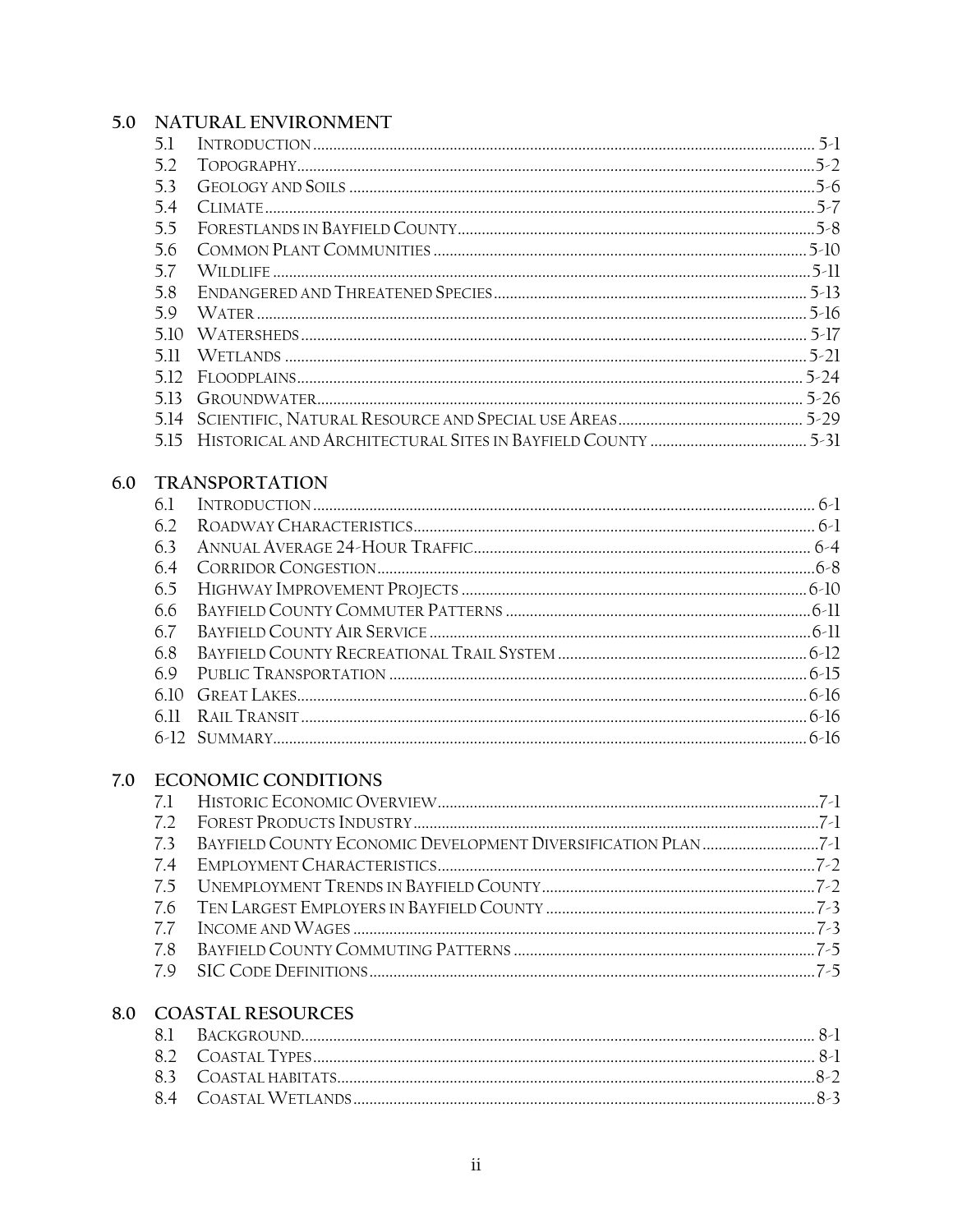|  | 8.7 RARE SPECIES FOUND IN THE COASTAL WETLANDS OF BAYFIELD COUNTY |  |
|--|-------------------------------------------------------------------|--|
|  |                                                                   |  |
|  |                                                                   |  |
|  |                                                                   |  |
|  |                                                                   |  |

# 9.0 PUBLIC & COMMUNITY FACILITIES/SERVICES

# 10.0 LAND USE

#### 11.0 RECOMMENDATIONS